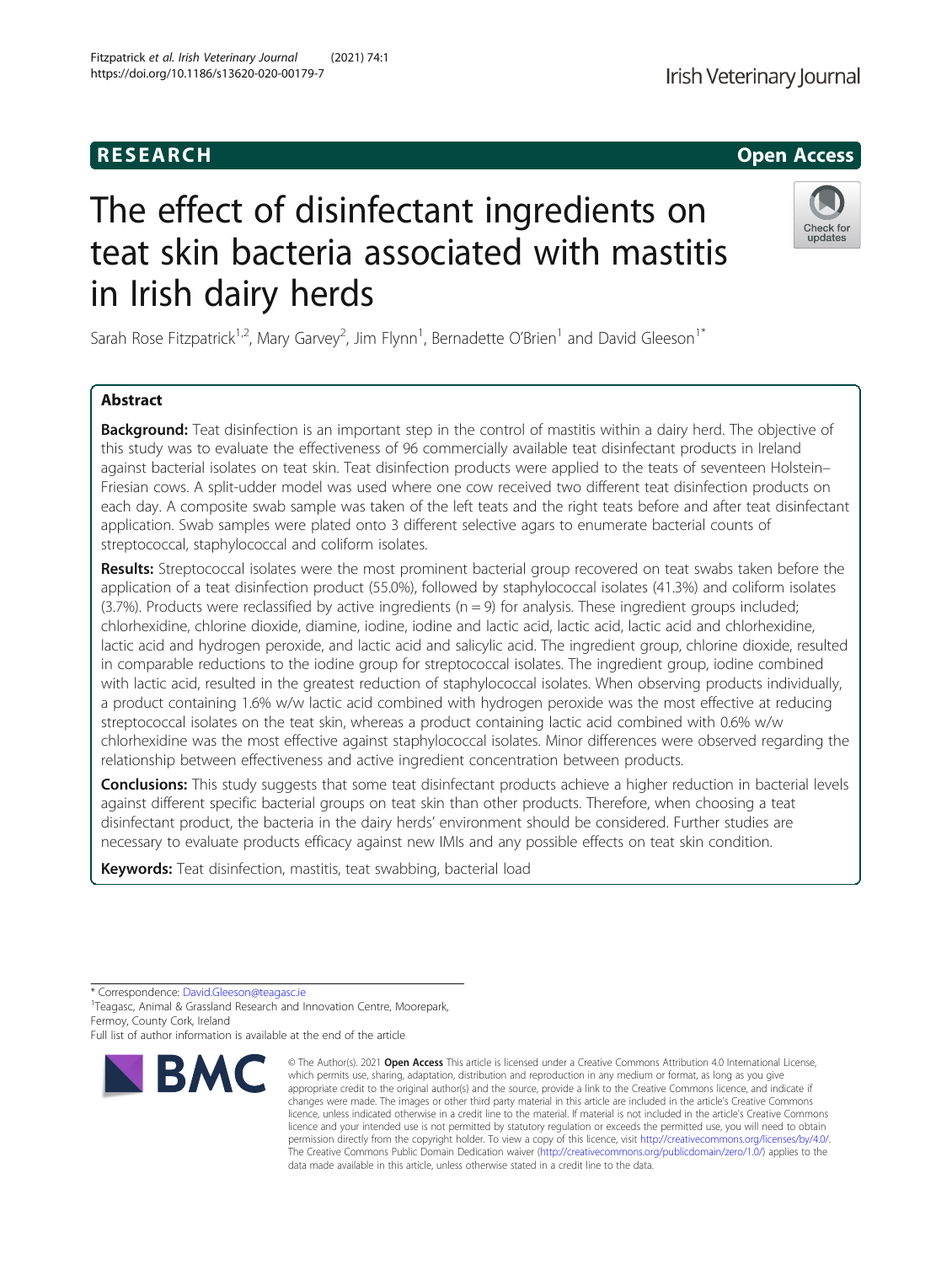## Introduction

Mastitis is one of the main milk production and economic problems facing the global industry [[1\]](#page-10-0) due to reduced milk production, the need to discard abnormal milk or treated milk containing antibiotics, premature culling, veterinary services and the treatment of mastitis. Using a 70 cow herd as an example, the CostCheck calculator showed a reduction in net farm profits of approximately €10,688 associated with an average herd SCC of 200,000-300,000 cells/mL compared to a target of 100,000–200,000 cells/mL [[2\]](#page-10-0). Mastitis can also have an adverse effect on milk quality, animal health and welfare [\[3](#page-10-0)], an important issue to address to satisfy the One Health approach. Many bacterial strains have been associated with mastitis, with the main strains being identified as Streptococcus agalactiae, Streptococcus dysgalactiae and Streptococcus uberis, Staphylococcus aureus, and Escherichia coli [[4\]](#page-10-0). In Ireland, the bacteria associated with mastitis are Staphylococcus aureus, Streptococcus uberis and Escherichia coli [\[5](#page-10-0)]. Teat disinfection reduces infection rates with causative agents by reducing the bacterial load on the teat skin surface [\[6](#page-10-0), [7](#page-10-0)] and it has become a central part of the milking routine of the modern herd [\[8](#page-10-0)].

Teat skin of cows can represent the source of bacterial populations found in raw milk [\[9](#page-10-0)], with the rate of mastitis and intramammary infections (IMIs) having previously been shown to increase with increasing bacterial numbers on the teat skin  $[6, 10]$  $[6, 10]$  $[6, 10]$  $[6, 10]$  $[6, 10]$ . Pre- and post-milking teat disinfectants perform differently in reducing bacterial transfer from the cow's environment (i.e. bedding, housing, yards) or between cows. Pre-milking teat disinfection has been shown to be effective at reducing the incidence of mastitis caused by environmental bacteria i.e. Str. uberis and E. coli [[11,](#page-10-0) [12](#page-10-0)] and may decrease the cow infection ratio by reducing udder bacterial contam-ination from the environment [\[13](#page-10-0)]. Alternatively, postmilking teat disinfection has been shown to reduce the IMIs caused by contagious bacteria, such as Staphylococcus aureus [[14\]](#page-10-0) which may have been transferred during milking via the milkers  $[15]$  or the milking machine  $[16]$  $[16]$ ; post-milking disinfection has proven less effective against environmental bacteria, such as coliforms and some streptococci species [\[17\]](#page-11-0).

Before teat disinfectant products can be sold commercially in Ireland, the product must be registered with the Department of Agriculture, Food and Marine (DAFM) and with the Health Products Regulatory Authority (HPRA), and must also comply with European legislation. According to HPRA, if there are no medical claims made, the disinfectant product intended for the application to skin for general hygiene may be classified as a biocide rather than as a veterinary medicine [[18\]](#page-11-0) and so subject to registration under Biocidal Products Regulation (Regulation (EU) No 528 of 2012). Within the European Union, member states must use a common standard to evaluate teat disinfectant products.

This European standard (EN) which is known as the BS EN 1656 can be used to compare a range of disinfectants. However, there are also other laboratory and field methods by which teat disinfectant products can be screened. Previous studies have used modified versions of the BS EN 1656 [\[19](#page-11-0)] and the disc diffusion method [[20,](#page-11-0) [21\]](#page-11-0) to screen and evaluate teat disinfectant products in short-term laboratory tests. However, laboratory methods cannot evaluate the impact of the teat disinfectant product on the bacterial load on the teat skin or efficacy in reducing new IMIs. Alternatively, field tests can evaluate the effect (positive or negative) of a teat disinfectant product on the reduction of new IMIs or the bacterial load on the teat skin; field test methods include natural exposure and teat swabbing. The natural exposure protocol is suitable for application on commercial herds and can be used to evaluate the efficacy of a teat disinfectant product in reducing the incidence of new IMI's over a period of 12 weeks and over a full lactation [[22](#page-11-0)–[24](#page-11-0)]. However, the practicality of this method could be limited for testing a large number of teat disinfectants within a certain time period. Teat swabbing has been previously used to determine the effectiveness of a premilking cleaning regime [[25,](#page-11-0) [26\]](#page-11-0) and also to determine the effectiveness of teat disinfectant products in reducing the bacterial load on teat skin surfaces [\[27\]](#page-11-0). This method allows for the testing of many products over a short time frame.

The majority of research studies in the past have been undertaken in relation to iodine-based teat disinfectants [[28,](#page-11-0) [29](#page-11-0)]. However, the use of iodine-based products can result in high iodine concentrations in milk, which may concern infant formula manufacturers [\[30](#page-11-0)]. Furthermore, there are many new commercially available teat disinfectant products in Ireland. These products contain a range of active ingredients including iodine, chlorhexidine, lactic acid, chlorine dioxide and salicylic acid, with various combinations of these ingredients. The objective of the present study was to evaluate the effectiveness of 96 commercially available teat disinfectant products of varying ingredients and concentrations in reducing mastitis-causing bacteria on teat skin using a teat swab method.

## Materials and Methods

#### Teat Disinfectant Information

Ninety-six commercially available teat disinfectant products, with different active ingredients of varying concentrations, were tested against bacteria, isolated from the teat skin of Irish dairy cattle, using a teat skin swabbing method. The teat disinfectant products were either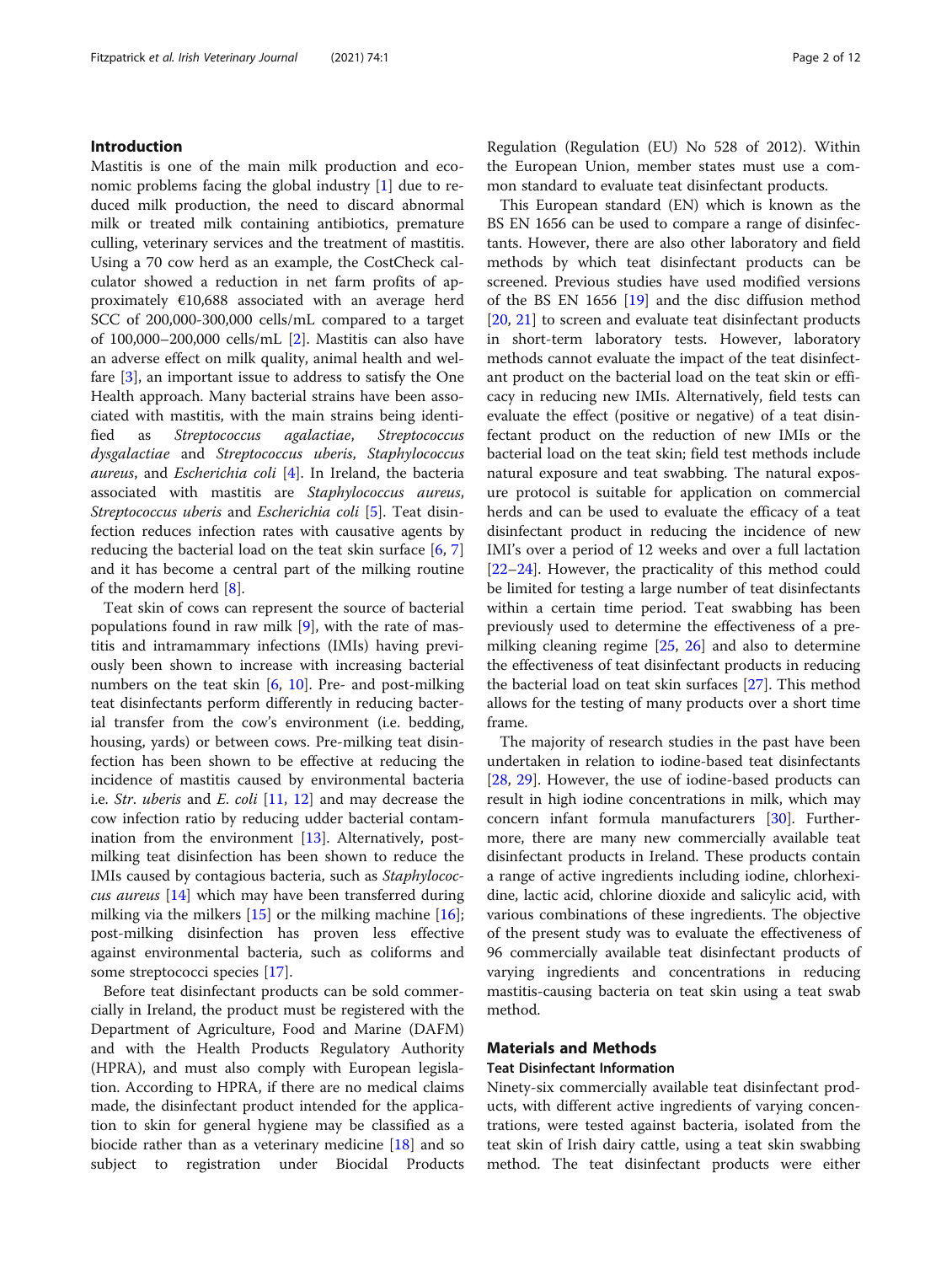ready-to-use (RTU)  $(n = 82)$  concentrate (conc.) products  $(n = 9)$  or required activation before use  $(n = 5)$ . Concentrate products were diluted to a usable concentration, using sterile distilled water (according to the manufacturer's recommendation), to avoid possible issues with water hardness or contaminated water. Five chlorine dioxide products (Product number 11, 70, 89, 90 and 95) were mixed with an activator before use, according to the manufacturer's recommendations. The disinfectant products used were recommended either for both pre- and post-milking teat disinfection  $(n = 49)$ , pre-milking teat disinfection only  $(n = 3)$ , or postmilking disinfection only ( $n = 44$ ). These products were all tested under the same environmental conditions i.e. the same milking parlour, cows, farm, climate conditions and with the same laboratory methods to ensure comparable results regarding the effectiveness of the different teat disinfectant products. Information regarding the products used is shown in Table [1.](#page-4-0)

### Test Methods

Ninety-five different teat disinfectant products were applied to the teats of spring calving Holstein-Friesian cows from the Teagasc Moorepark research farm, County Cork, Ireland in November 2019. This study was approved by the Teagasc Animal Ethics Committee (ref. TAEC168-2017). Seventeen cows, which were free from clinical mastitis infection, were chosen for the application of the test teat disinfectant products over a period of nine days. These cows were housed indoors, on matted cubicle beds dressed with ground limestone daily. A split udder design was used where each cow received two different teat disinfectant products at each sampling point before morning milking (one product applied to the two left teats and a different product applied to the two right teats). Each teat disinfectant was applied for three test days during the trial to three different cows.

Before sampling, teats were left unprepared and swabs (Copan Italia S.p.A Via F. Perotti, 10 25,125 Bresica – Italy) were moistened in sterile trypticase soy broth (TSB) (Merck Millipore, Ireland) to aid in the recovery of bacteria from the teat skin. A swab sample was then taken to enumerate the number of bacteria on the unprepared teat skin (PRE). A separate swab was used to collect a composite sample from the left teats (left front [LF] and left hind [LH]) while a separate swab was used to collect a composite swab sample from the right teats (right front [RF] and right hind [RH]). Teat disinfectant products were applied using nonreturn teat dip cups and the teats were immersed in the product. One product was applied to the 2 left teats of the cow and the other product applied to the remaining 2 teats on the right side. To standardise the evaluation of all product types, teats were wiped with an individual disposable paper towel, after approximately 1 min of disinfectant

contact time. Two swabs were then used (one swab for LF and LH teats and one swab for RF and RH teats) to obtain a count of the bacteria left on the teats (POST).

The wiping of teats with an individual paper towel one minute after the application of disinfectant and before post swab samples was required to remove excess teat disinfectant from the teat skin. To establish if the application of a wet substance followed by drying with paper towels had any impact on the bacterial levels recovered, sterile phosphate-buffered saline (PBS) was applied onto the teat skin using a sterile dip cup; after one minute the teats were dried using individual paper towels. Sampling was carried out in the same manner as the teat disinfectants above. This was carried out prior to the commencement of the current study to determine the possible reduction of bacterial load due to the presence of a liquid solution and wiping action.

Teat swabbing involved drawing the swabs across the teat orifice and down the side of each teat avoiding contact with the udder hair or cows flank at all times. Teat swabbing was carried out by the same two operators for all treatments. In all, sampling provided 576 individual teat swab samples (96 products x 2 swabs/day x 3 test days), giving a total of 3 before and 3 after swab samples per treatment. Immediately after sampling, swabs were placed into individual sterile bottles containing 10 mL of sterile TSB and neutraliser (30 g/L polysorbate 80 & 3 g/ L l-a-phosphatidylcholine from egg yolk). The TSB and neutraliser were prepared in 250 mL lots and autoclaved at 121 ˚C for 15 min, and then distributed into 10 mL aliquots in a laminar flow cabinet. The sterile bottles (containing TSB, neutraliser and swab) were placed in storage at -20 ˚C until analysed for the presence of staphylococcal and streptococcal isolates.

Before the start of analysis, the sterile bottles were defrosted and vigorously shaken on a vortex. To measure bacterial levels, dilutions of 1:100 were performed for the PRE samples using maximum recovery diluent in sterile tubes. The POST samples were used undiluted. The samples were subsequently plated, in triplicate, onto three separate agars; Baird parker agar (Merck KGaA64271, Darmstadt, Germany) with the addition of egg yolk tellurite emulsion for staphylococcal isolates, modified Edwards agar (Oxoid 3M0027) with 5% sterile sheep blood for streptococcal isolates and MacConkey agar (Merck Millipore, Ireland) for coliform isolates. Specific bacteria types within each category were not defined. Following incubation at 37 ˚C for 24 hrs, microbial counts for each isolate type were manually counted.

## Statistical Analysis

Statistical analysis was carried out using SAS for Windows, version 9.4. Bacterial counts (cfu/mL) were transformed to base-10 logarithm for analysis. Teat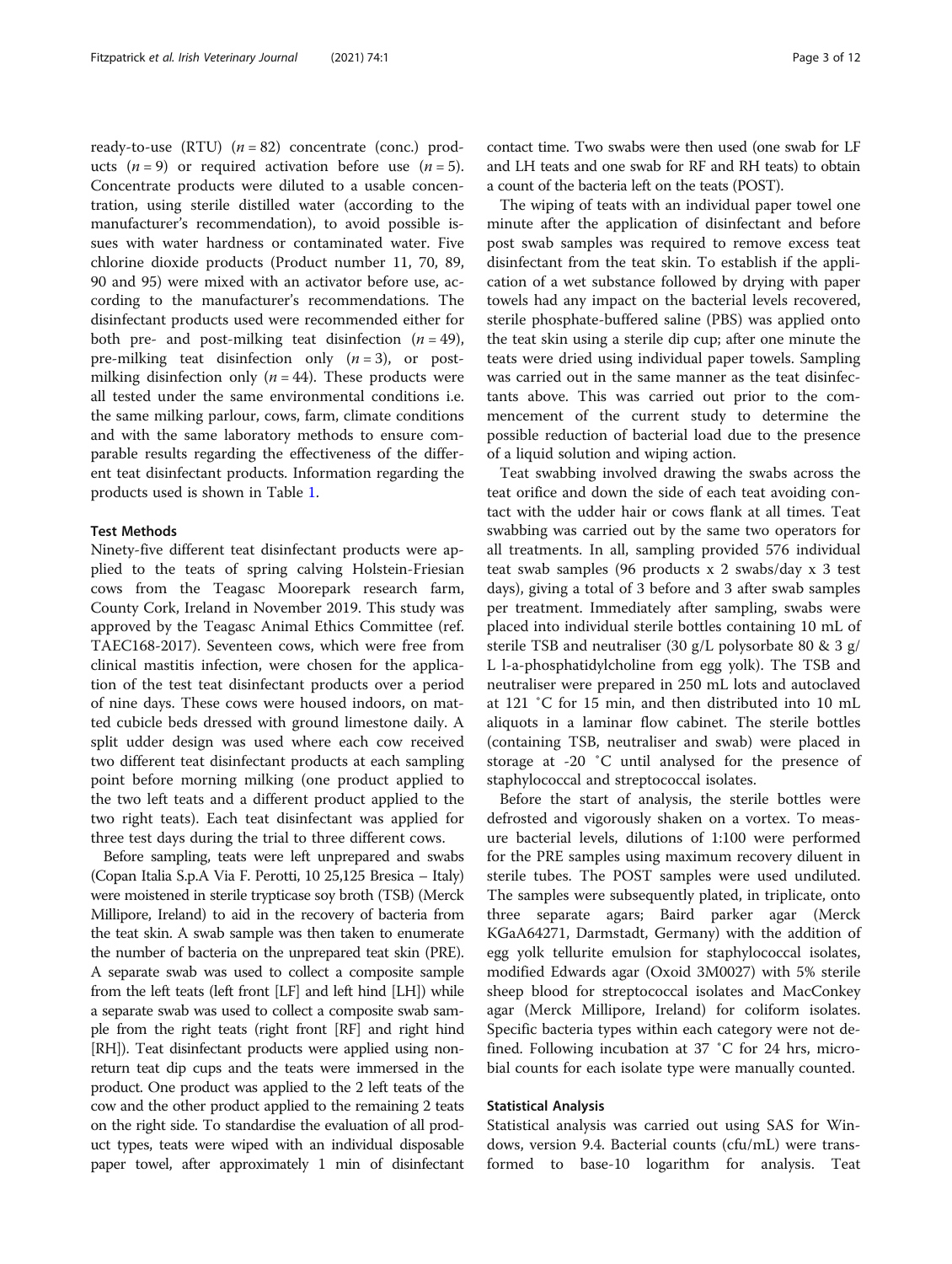disinfectant effectiveness was defined as the  $Log<sub>10</sub>$  percent reduction from the PRE swab for each teat disinfectant product using the following equation [\[28](#page-11-0), [31](#page-11-0)].  $Log<sub>10</sub>$  reduction refers to the difference between the  $Log<sub>10</sub>$  values of PRE and POST swabs. The application of sterile PBS and teat wiping resulted in a reduction of 0.8% for streptococcal isolates and 0.3% for staphylococcal isolates. These values were subtracted, according to isolate group, from the results obtained for each individual teat disinfectant product to account to the effect of the liquid applied and wiping action used in the study. PROC GLIMMIX was used to perform multiple pair-wise comparisons. The LSMEANS statement in PROC GLIMMIX was used to differentiate statistical differences. Products used within the study were categorised into groups based on the active ingredient  $(n = 9)$  to minimise/control the occurrence of Type II errors during analysis. These groups included; chlorhexidine  $(n = 25)$ , chlorine dioxide  $(n = 5)$ , diamine  $(n = 1)$ , iodine  $(n = 13)$ , iodine combined with lactic acid  $(n = 5)$ , lactic acid  $(n = 15)$ , lactic acid combined with chlorhexidine  $(n = 15)$ 21), lactic acid combined with hydrogen peroxide  $(n = 1)$ , and lactic acid combined with salicylic acid  $(n = 10)$ . Products within the active ingredient group were compared to each other. The reductions for each bacterial isolate tested were analysed separately using the same model. This model included the  $Log<sub>10</sub>$ percentage reductions as a dependant variable, and product within the active ingredient group and day as independent variables. The equation for the model was as follows;  $Reduction = Product + Bacteria + Day +$ *Product* X *Bacteria*, where reduction was the  $Log<sub>10</sub>$ percentage reduction, where product was the teat disinfectant product tested and day was the date of sampling. The cow was the experimental unit. Differences between ingredient groups were analysed using the following model;  $Reduction = Ingradient + Bacteria +$ Day + Ingredient X Bacteria. Residual checks were made to ensure assumptions of analysis were met.

## Results

Streptococcal isolates were the most prominent bacterial group recovered on PRE teat swabs (55.0%), followed by staphylococcal isolates (41.3%) and coliform isolates (3.7%) (Fig. [1\)](#page-7-0). The level of coliform isolates recovered was low and therefore not included in further analysis within this study. All teat disinfectant products tested had a positive effect on reducing the bacterial load on the teat skin. For streptococcal isolates, average  $Log<sub>10</sub>$ bacterial reduction on teat skin was 36.6%. For staphylococcal isolates, average  $Log<sub>10</sub>$  bacterial reduction on teat skin was 44.1%. Additionally, a sampling day and a day by product effect was observed within the data which shows there was a day to day variation of the level of bacterial contamination on teat skin.

Within the study, there were nine ingredient groups created based on active ingredient: chlorhexidine, chlorine dioxide, diamine, iodine, iodine combined with lactic acid, lactic acid, lactic acid combined with chlorhexidine, lactic acid combined with hydrogen peroxide, and lactic acid combined with salicylic acid. Bacterial isolate LSmeans percentage log reductions achieved by products within ingredient groups are summarised in Fig. [2](#page-8-0). For two ingredient groups analysed, there was one only one product analysed per group. These ingredient groups included diamine and lactic acid combined with hydrogen peroxide. While it is recognised that these two groups had a limited amount of products, these groups achieved some of the greatest reductions in streptococcal and staphylococcal isolates. For streptococcal isolates, the ingredient group that contained a combination of lactic acid and hydrogen peroxide resulted in the largest bacterial reductions (89.9%). Lactic acid combined with chlorhexidine group resulted in the smallest bacterial reduction of 30.2%. For staphylococcal isolates, the ingredient group diamine resulted in a reduction of 94.7%, whereas, chlorine dioxide resulted in the smallest reduction of staphylococcal isolates (39.0%). The LS-means  $Log<sub>10</sub>$  percentage (%) reduction for streptococcal and staphylococcal isolates for each individual product can be observed in Table [1](#page-4-0).

For both streptococcal and staphylococcal isolates, no significant difference was observed between chlorine dioxide, iodine, chlorhexidine or lactic acid only. For streptococcal isolates, chlorine dioxide (47.5%) had numerically higher bacterial reductions than chlorhexidine (33.5%) and iodine (35.3%). Additionally, lactic acid combined with chlorhexidine resulted in the lowest overall reduction (30.2%) for streptococcal isolates. A combination of iodine and lactic acid was found to be the most effective (54.0%) against staphylococcal isolates, with chlorine dioxide resulting in a lower reduction (39.0%) which was not significantly different  $(P > 0.05)$ . Despite products not being compared individually, it is possible to observe the most effective teat disinfectant product against both streptococcal and staphylococcal isolates. For streptococcal isolates, product 46 (1.6% w/w lactic acid and hydrogen peroxide), product 23 (2% w/w lactic acid and 0.1% w/w salicylic acid) and product 83 (0.5% w/w iodine) resulted in the highest percentage log reductions of 89.9%, 77.6% and 73.7%, respectively. For staphylococcal isolates, products containing 2% lactic acid combined with 0.6% w/w chlorhexidine (product 47), 0.6% w/w diamine (product 26) and chlorhexidine only (product 61) resulted in the highest percentage log reductions of 100%, 94.7% and 82.5%, respectively.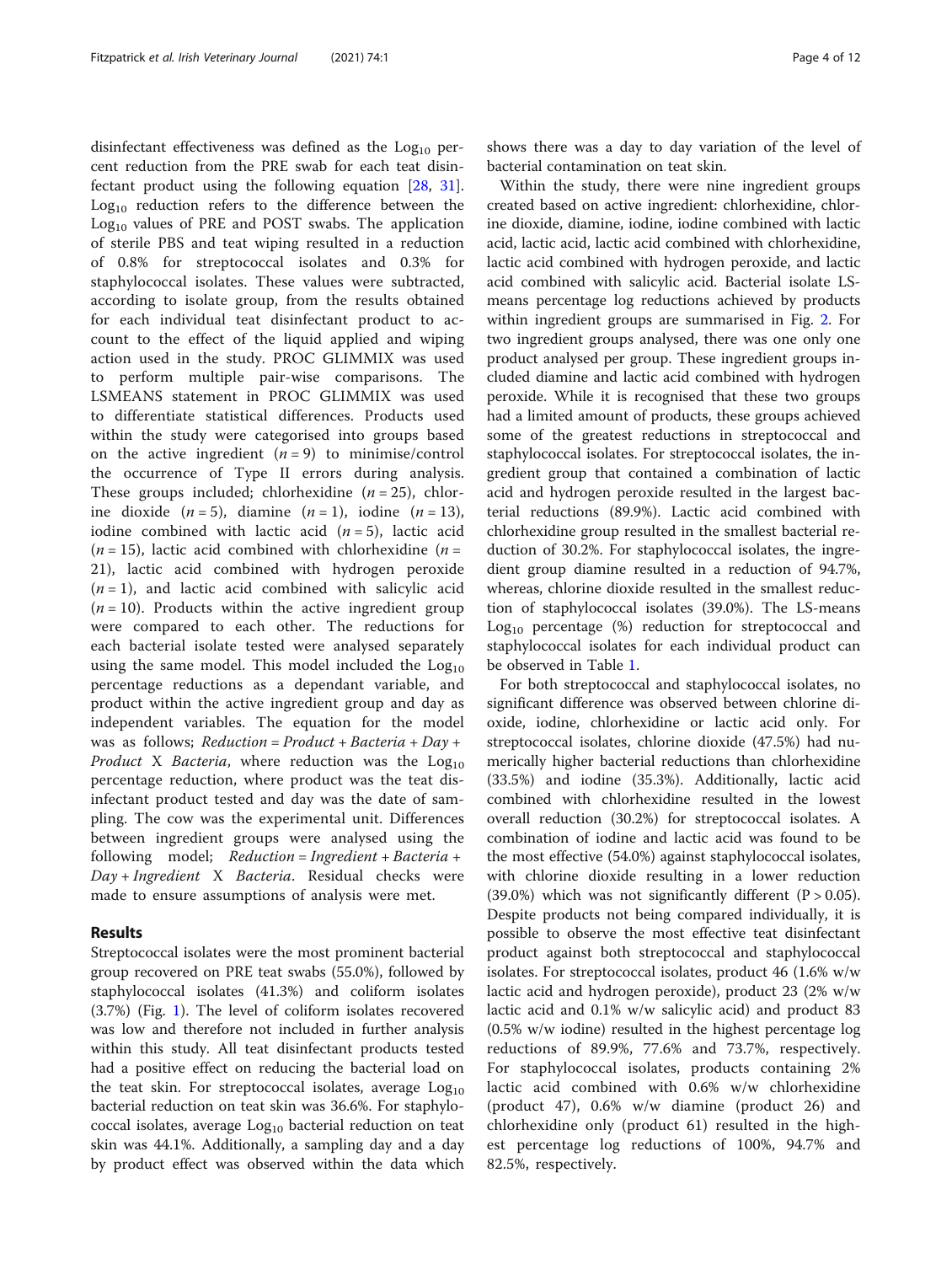<span id="page-4-0"></span>Table 1 LS-means of Log<sub>10</sub> percentage reduction (%) for each teat disinfection product, within each ingredient group, against streptococcal and staphylococcal isolates

| Product                                          | #              | Ingredient $(w/w)^1$            | Pre or Post | <b>Strep Isolates</b> | Staph isolates    |
|--------------------------------------------------|----------------|---------------------------------|-------------|-----------------------|-------------------|
| <b>Chlorhexidine Products</b>                    |                |                                 |             |                       |                   |
| Arrabawn Udder Guard <sup>^</sup>                | 40             | 0.5% Chlorhexidine              | Pre & Post  | 65.7 $a$              | 56.8 $a,b$        |
| $C-Dip^{\wedge}$                                 | 61             | 0.53% Chlorhexidine             | Post        | 19.8 $a,b$            | 82.5 $a$          |
| Deosan Mastocide <sup>^</sup>                    | 32             | 0.5% Chlorhexidine              | Post        | 30.4 $a,b$            | 54.6 $a,b$        |
| Deosan Summer Teat Care <sup>^</sup>             | 33             | 0.425% Chlorhexidine            | Post        | $15.6^{a,b}$          | 25.6 <sup>b</sup> |
| Deosan Teat Foam Advance                         | 13             | 0.6% Chlorhexidine              | Pre & Post  | $26\ ^{a,b}$          | 36.5 $a,b$        |
| Deosan Teatcare Plus <sup>^</sup>                | 14             | 0.425% Chlorhexidine            | Post        | 30.3 $a,b$            | $31.$ $a,b$       |
| Hamra Red <sup>^</sup>                           | 12             | 0.42% Chlorhexidine             | Post        | $20.1^{a,b}$          | 33.5 $a,b$        |
| Hexa-cel RTU <sup>^</sup>                        | 42             | 0.52% Chlorhexidine             | Pre & Post  | 61.4 <sup>a</sup>     | 53.1 $a,b$        |
| Hexaguard <sup>^</sup>                           | $\overline{1}$ | 0.74% Chlorhexidine             | Pre & Post  | $22.7^{ a,b}$         | 33.6 $a,b$        |
| Hexaklene $R^{\wedge}$                           | 2              | 0.5% Chlorhexidine              | Pre & Post  | 58.5 $a$              | 32.5 $a,b$        |
| Hexa-Spray <sup>^</sup>                          | 82             | 0.5% Chlorhexidine              | Pre & Post  | 44.6 $a,b$            | 49.3 $a,b$        |
| Kenocidin Spray & Dip <sup>^</sup>               | 9              | 0.5% Chlorhexidine              | Post        | 13.1 <sup>b</sup>     | 33.5 $a,b$        |
| Kenomint $\hat{}$                                | 77             | 0.5% Chlorhexidine              | Post        | $16.4^{a,b}$          | 24.9 $^{b}$       |
| Kenomint SD <sup>^</sup>                         | 78             | 0.5% Chlorhexidine              | Post        | 36.6 $a,b$            | $31.8 \ ^{a,b}$   |
| Masodip Platinum <sup>^</sup>                    | 84             | 0.436% Chlorhexidine            | Pre & Post  | 30.2 $a,b$            | 35.3 $a,b$        |
| PureChem Chlorhexidine^                          | 48             | 1.49% Chlorhexidine             | Post        | $17.0\ ^{a,b}$        | 43.7 $a,b$        |
| PureChem Chlorhexidine Summer grade <sup>^</sup> | 52             | 1.49% Chlorhexidine             | Pre & Post  | 54.4 $a,b$            | 50.6 $a,b$        |
| Ouatro <sup>^</sup>                              | 41             | 0.5% Chlorhexidine              | Pre & Post  | 36.8 $a,b$            | $31.4\ ^{a,b}$    |
| SensoDip $^{\wedge}$                             | 16             | 0.5% Chlorhexidine              | Pre & Post  | 16.1 $a,b$            | 30.9 $a,b$        |
| Sensodip 50 <sup>^</sup>                         | 72             | 0.5% Chlorhexidine              | Post        | $24.7^{a,b}$          | $18.8\ ^b$        |
| Sensospray <sup>^</sup>                          | 66             | 0.5% Chlorhexidine              | Post        | 45.8 $a,b$            | 47.1 $a,b$        |
| Summer C-Dip <sup>^</sup>                        | 58             | 0.5% Chlorhexidine              | Post        | 42.1 $a,b$            | 56.9 $a,b$        |
| Supergold <sup>^</sup>                           | 18             | 0.5% Chlorhexidine              | Pre & Post  | 42.6 $a,b$            | 59.6 $a,b$        |
| Surespray <sup>^</sup>                           | 5              | 0.5% Chlorhexidine              | Pre & Post  | 24.4 $a,b$            | 55.6 $a,b$        |
| Teat Gard C <sup>^</sup>                         | 63             | 0.5% Chlorhexidine              | Pre & Post  | 42.5 $a,b$            | 50.1 $a,b$        |
| <b>Chlorine Dioxide Products</b>                 |                |                                 |             |                       |                   |
| <b>Bisept</b> ®                                  | 70             | 0.05% Chlorine dioxide          | Pre & Post  | 46.7 $a$              | 38.2 $a$          |
| Kenomix <sup>*</sup>                             | 11             | 0.0157% Chlorine dioxide        | Post        | 61.3 $a$              | 51.0 $a$          |
| Kenomix SD <sup>®</sup>                          | 89             | 0.0157% Chlorine dioxide        | Post        | 57.5 $a$              | 14.0 $a$          |
| Uddergold <sup>*</sup>                           | 90             | 0.32% Acidified sodium chlorite | Post        | 30.3 $a$              | 18.6 <sup>a</sup> |
| Valiant*                                         | 95             | 0.038% Sodium chloride          | Post        | 35.3 $a$              | 36.2 $a$          |
| <b>Diamine Products</b>                          |                |                                 |             |                       |                   |
| Super Cow Teat Foam <sup>^</sup>                 | 26             | 0.6% Diamine                    | Pre & Post  | 72.2                  | 94.7              |
| <b>Iodine Products</b>                           |                |                                 |             |                       |                   |
| D 4 lodine <sup>+</sup>                          | 19             | 0.5% lodine                     | Post        | 10.5 <sup>b</sup>     | 35.1 $a,b$        |
| Deosan Super Iodip <sup>+</sup>                  | 34             | 0.5% lodine                     | Post        | 51.4 $a,b$            | 39.3 $a,b$        |
| loguard <sup>+</sup>                             | 3              | 0.5% lodine                     | Post        | 51.8 $a,b$            | 55.8 $a,b$        |
| Ioklar Multi <sup>^</sup>                        | 92             | 0.25% lodine                    | Pre & Post  | $35.7\ ^{a,b}$        | 44.4 $a,b$        |
| lo-Shield D <sup>^</sup>                         | 91             | 1.35% lodine                    | Post        | 39.0 $a,b$            | 13.3 <sup>b</sup> |
| lo-Shield Spray <sup>^</sup>                     | 93             | 0.5% lodine                     | Post        | $12.8^{a,b}$          | 50.1 $a,b$        |
| Luxdip 50B <sup>^</sup>                          | 69             | 0.5% lodine                     | Post        | 37.0 $a,b$            | 55.9 $a,b$        |
| Masocare Platinum <sup>^</sup>                   | 85             | 0.54% lodine                    | Pre & Post  | 33.7 $a,b$            | 34.7 $b$          |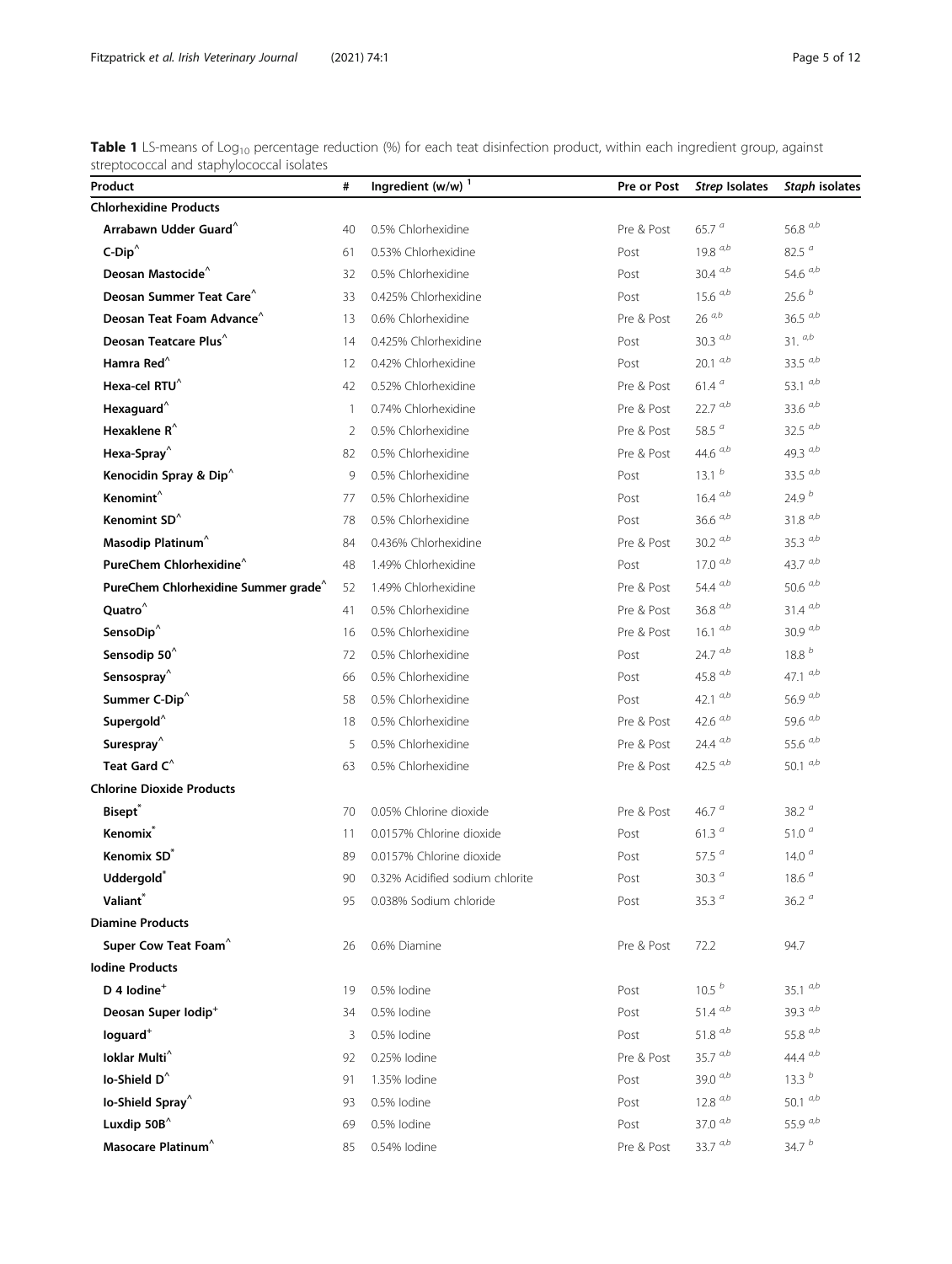Table 1 LS-means of Log<sub>10</sub> percentage reduction (%) for each teat disinfection product, within each ingredient group, against streptococcal and staphylococcal isolates (Continued)

| Product                                       | #  | Ingredient $(w/w)^1$                         | Pre or Post | <b>Strep Isolates</b> | Staph isolates                 |
|-----------------------------------------------|----|----------------------------------------------|-------------|-----------------------|--------------------------------|
| Masodine 1:3 Concentrate <sup>+</sup>         | 83 | 0.5% lodine                                  | Pre & Post  | 73.7 $a$              | 78.1 $\overline{a}$            |
| Maxadine C <sup>+</sup>                       | 8  | 0.5% lodine                                  | Post        | 34.9 $a,b$            | 38.9 $a,b$                     |
| Maxidine RTU <sup>^</sup>                     | 37 | 0.5% lodine                                  | Post        | 55.3 $a,b$            | 35.5 $a,b$                     |
| PureChem lodophor <sup>+</sup>                | 50 | 0.5% lodine                                  | Post        | $27.7^{ a,b}$         | 52.2 $a,b$                     |
| Silkdip <sup>+</sup>                          | 24 | 0.5% lodine                                  | Post        | $28.1^{a,b}$          | 65.3 $a,b$                     |
| <b>Iodine and Lactic Acid Products</b>        |    |                                              |             |                       |                                |
| Gold Glycodip XL <sup>^</sup>                 | 62 | 0.5% lodine & 1% L-(+)-lactic acid           | Post        | 71.0 $a$              | 75.9 $a$                       |
| Lanodip 4 $XL^{\wedge}$                       | 30 | 0.5% lodine & 0.5% L- $(+)$ -lactic acid     | Post        | 55.7 $a$              | 29.6 <sup>a</sup>              |
| Lanodip Pre-Post <sup>^</sup>                 | 55 | 0.29% lodine & 0.8% L-(+)-lactic acid        | Pre & Post  | 30.1 $a,b$            | 48.4 $a$                       |
| TriCide <sup>^</sup>                          | 56 | 0.15% lodine & 1% L-(+)-lactic acid          | Post        | 34.7 $a$              | 47.1 $a$                       |
| TriCide Gold $^{\wedge}$                      | 57 | $0.15\%$ lodine & 1% L- $(+)$ -lactic acid   | Pre & Post  | 12.0 <sup>b</sup>     | 53.1 $a$                       |
| <b>Lactic Acid Products</b>                   |    |                                              |             |                       |                                |
| Barri-max $^\wedge$                           | 65 | $2.4\%$ L-(+)-lactic acid                    | Post        | 50.7 $a,b$            | 52.3 $a$                       |
| Blu-gard N Spray <sup>^</sup>                 | 15 | $3.46\%$ L-(+)-lactic acid                   | Post        | 40.2 $a,b$            | 49.2 $a$                       |
| Dairy Pro Ultra Dip <sup>^</sup>              | 74 | 3% L-(+)-lactic acid                         | Post        | 24.9 $a,b$            | 28.0 $a$                       |
| DairyLac SA <sup>^</sup>                      | 76 | 3% L-(+)-lactic acid                         | Post        | 3.2 <sup>b</sup>      | 28.0 $a$                       |
| Deosan Triathalon <sup>^</sup>                | 81 | 1.76% L- $(+)$ -lactic acid                  | Pre & Post  | 41.9 $a,b$            | 35.2 $a$                       |
| Flexigard Spray <sup>^</sup>                  | 94 | 4% L-(+)-lactic acid                         | Post        | $60.9\ ^{a,b}$        | 38.3 $a$                       |
| Kenolac <sup>^</sup>                          | 10 | $3.6\%$ L-(+)-lactic acid                    | Post        | 47.5 $a,b$            | 42.5 $a$                       |
| Kenolac SD <sup>^</sup>                       | 80 | $3.6\%$ L-(+)-lactic acid                    | Post        | $16.8\ ^{a,b}$        | 17.5 <sup>a</sup>              |
| Kenopure <sup>^</sup>                         | 79 | $3.2\%$ L-(+)-lactic acid                    | Pre         | $36.8\ ^{a,b}$        | 21.5 <sup>a</sup>              |
| Lacto-cel <sup>^</sup>                        | 35 | $2.4\%$ L-(+)-lactic acid                    | Pre & Post  | 55.8 $a,b$            | 59.7 $a$                       |
| Lacto-Mil <sup>^</sup>                        | 96 | 5% L- $(+)$ -lactic acid                     | Pre & Post  | 70.1 $a$              | 66.9 $a$                       |
| Lactospray <sup>^</sup>                       | 4  | $2.4\%$ L-(+)-lactic acid                    | Pre & Post  | 54.1 $a,b$            | 59.0 $a$                       |
| Salvodip B <sup>^</sup>                       | 71 | $2.4\%$ L-(+)-lactic acid                    | Post        | 46.4 $a,b$            | 32.9 $a$                       |
| Salvospray <sup>^</sup>                       | 68 | 2.4% L- $(+)$ -lactic acid                   | Pre & Post  | 37.0 $a,b$            | 45.5 $a$                       |
| Synofilm <sup>^</sup>                         | 88 | 8% L-(+)-lactic acid                         | Post        | 42.3 $a,b$            | 36.0 $a$                       |
| <b>Lactic Acid and Chlorhexidine Products</b> |    |                                              |             |                       |                                |
| Arkshield <sup>^</sup>                        | 7  | 5% L-(+)-lactic acid & 0.3% Chlorhexidine    | Pre & Post  | 43.4 $a,b$            | 64.1 $a,b,c,d$                 |
| Bacto-Lac <sup>^</sup>                        | 31 | 5% L-(+)-lactic acid & 0.05% Chlorhexidine   | Pre & Post  | $4.3\ ^{a,b}$         | $13.0\ ^{d,e}$                 |
| Blue Barrier Spray <sup>^</sup>               | 49 | 2% L-(+)-lactic acid & 0.6% Chlorhexidine    | Post        | 54.1 $a$              | 78.6 $a,b$                     |
| Co-op Source Duo Teat Shield <sup>^</sup>     | 39 | 2% L-(+)-lactic acid & 0.3% Chlorhexidine    | Pre & Post  | 0.4 $^b$              | $60.7^{a,b,c,d}$               |
| Dual Dip <sup>^</sup>                         | 45 | 2% L-(+)-lactic acid & 0.3% Chlorhexidine    | Pre & Post  | 30.0 $a,b$            | 56.3 $b, c, d, e$              |
| Dual Dip Supreme <sup>^</sup>                 | 47 | 2% L-(+)-lactic acid & 0.6% Chlorhexidine    | Pre & Post  | 50.7 $a,b$            | 100 <sup>a</sup>               |
| Duo-cel $\hat{}$                              | 38 | 2.5% L-(+)-lactic acid & 0.3% Chlorhexidine  | Pre & Post  | 46.6 $a,b$            | 64.5 $a,b,c,d$                 |
| Duogold <sup>^</sup>                          | 17 | 2% L-(+)-lactic acid & 0.3% Chlorhexidine    | Pre & Post  | $18.6^{a,b}$          | $41.8\ ^{b,c,d,e}$             |
| Duo-Teat Shield <sup>^</sup>                  | 25 | 2% L-(+)-lactic acid & 0.3% Chlorhexidine    | Pre & Post  | $10.6$ $a,b$          | $11.4$ $d,e$                   |
| Fortress Protect Film <sup>^</sup>            | 73 | 3% L-(+)-lactic acid & 0.2% Chlorhexidine    | Post        | 18.9 $a,b$            | 51.6 $b,c,d,e$                 |
| Hypraspray $\hat{}$                           | 87 | 2% L-(+)-lactic acid & 0.03% Chlorhexidine   | Pre & Post  | 0.6 <sup>b</sup>      | $22.4$ $^{\mathrm{c},d,e}$     |
| Lacto dual <sup>^</sup>                       | 36 | 2.5% L-(+)-lactic acid & 1.5% Chlorhexidine  | Pre & Post  | $6.0^{a,b}$           | 16.6 d,e                       |
| Nano Dual <sup>^</sup>                        | 28 | 1.93% L-(+)-lactic acid & 0.2% Chlorhexidine | Pre & Post  | 49.4 $a,b$            | 52.0 $b, c, d, e$              |
| Novo Dual <sup>^</sup>                        | 29 | 4% L-(+)-lactic acid & 0.27% Chlorhexidine   | Pre & Post  | $26.5~^{a,b}$         | $27.8$ $^{\text{\tiny C},d,e}$ |
| Novodip <sup>^</sup>                          | 60 | 4.9% L-(+)-lactic acid & 1.28% Chlorhexidine | Post        | 45.3 $a,b$            | 7.8 $e$                        |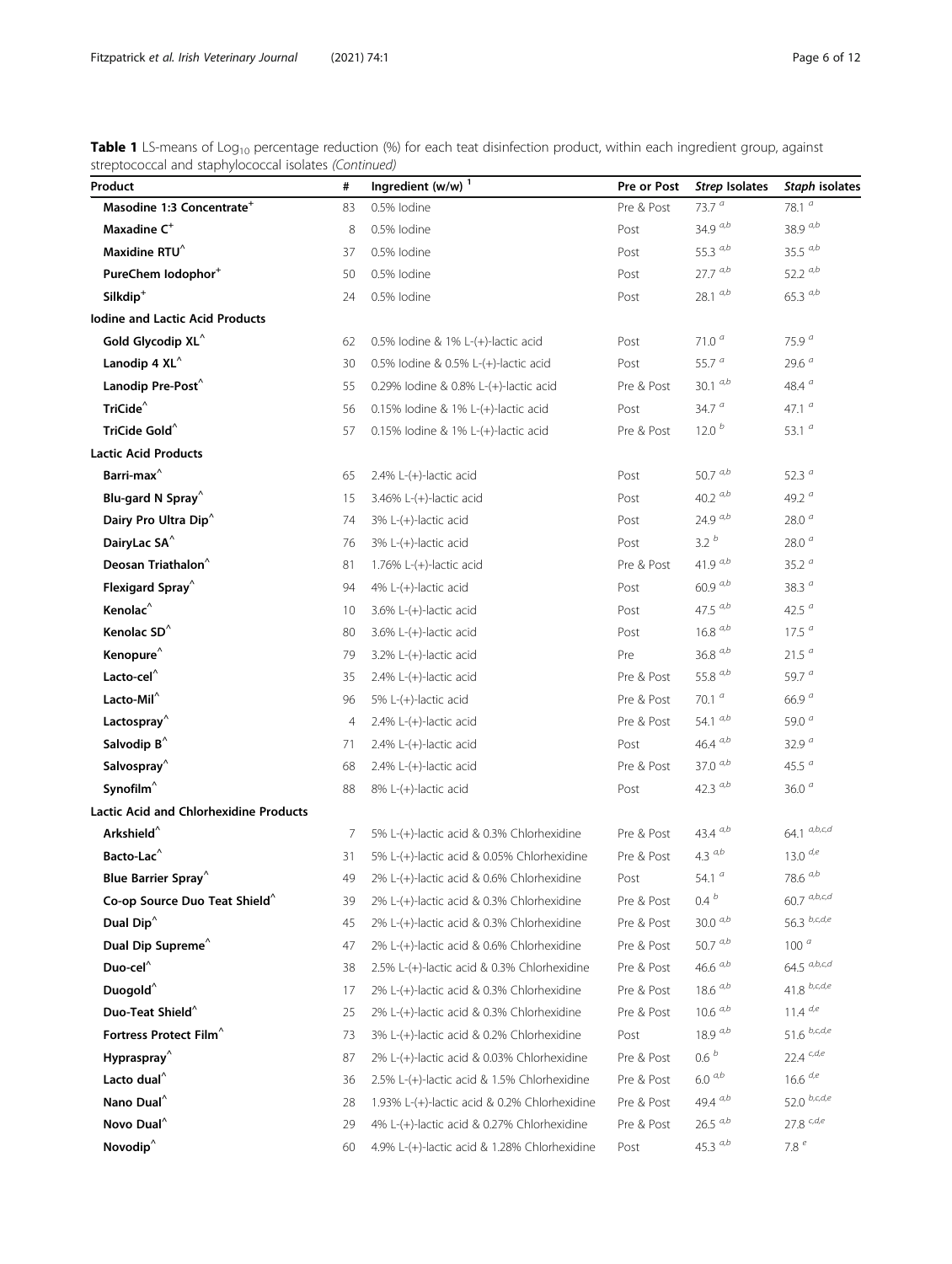| Product                                    | #  | Ingredient $(w/w)^1$                           | Pre or Post | Strep Isolates    | Staph isolates            |
|--------------------------------------------|----|------------------------------------------------|-------------|-------------------|---------------------------|
| Novospray $\hat{}$                         | 54 | 4.9% L-(+)-lactic acid & 0.3% Chlorhexidine    | Post        | 44.6 $a,b$        | $32.8 \overline{b,c,d,e}$ |
| Protect Pre Post <sup>^</sup>              | 75 | 3% L-(+)-lactic acid & 0.25% Chlorhexidine     | Pre & Post  | 46.2 $a,b$        | 71.8 $a,b,c$              |
| PureChem Dual Dip <sup>^</sup>             | 51 | 1% L-(+)-lactic acid & 1.49% Chlorhexidine     | Pre & Post  | 9.1 $a,b$         | 62.9 $a,b,c,d$            |
| Salvohex <sup>^</sup>                      | 67 | 2% L-(+)-lactic acid & 0.3% Chlorhexidine      | Post        | 32.8 $a,b$        | 44.9 $b,c,d,e$            |
| Supreme <sup>^</sup>                       | 64 | 2.5% L-(+)-lactic acid & 0.375% Chlorhexidine  | Pre & Post  | 28.3 $a,b$        | 51.3 $b, c, d, e$         |
| Sure spray Duo <sup>^</sup>                | 6  | 2% L-(+)-lactic acid & 0.3% Chlorhexidine      | Pre & Post  | 40.6 $a,b$        | $81.6^{a,b}$              |
| Lactic Acid and Hydrogen Peroxide Products |    |                                                |             |                   |                           |
| Lactic Lather <sup>^</sup>                 | 46 | 1.6% L-(+)-lactic acid & hydrogen peroxide     | Pre         | 89.9              | 59.4                      |
| Lactic Acid and Salicylic Acid Products    |    |                                                |             |                   |                           |
| <b>Biolac PrePost<sup>^</sup></b>          | 59 | 0.25% L-(+)-lactic acid & 0.03% Salicylic acid | Pre & Post  | 34.6 $a,b$        | 48.7 $a,b$                |
| Dermalac Emprasan <sup>^</sup>             | 27 | 0.25% L-(+)-lactic acid & Salicylic acid       | Pre & Post  | 4.6 $b$           | 18.3 $b$                  |
| Emprasan dual <sup>^</sup>                 | 53 | 0.25% L-(+)-lactic acid & Salicylic acid       | Pre & Post  | 53.9 $a,b$        | 53.1 $a$                  |
| Hypred Quick Spray <sup>^</sup>            | 20 | 2% L-(+)-lactic acid & 0.1% Salicylic acid     | Pre & Post  | 35.0 $b$          | 37.9 $a,b$                |
| Lely Quaress-Cura^                         | 43 | 3% L-(+)-lactic acid & Salicylic acid          | Post        | 31.3 $a,b$        | 33.3 $a,b$                |
| Prefoam+ <sup>^</sup>                      | 21 | 2% L-(+)-lactic acid & 0.1% Salicylic acid     | Pre         | 25.1 <sup>b</sup> | 37.9 $a,b$                |
| Virolac Concentrate <sup>+</sup>           | 22 | 2% L-(+)-lactic acid & 0.1% Salicylic acid     | Pre & Post  | 32.3 $a,b$        | 35.0 $a,b$                |
| Virolac Film <sup>^</sup>                  | 23 | 2% L-(+)-lactic acid & 0.1% Salicylic acid     | Post        | 77.6 $a$          | 49.6 $a$                  |
| Virolac Spray <sup>^</sup>                 | 86 | 2% L-(+)-lactic acid & 0.1% Salicylic acid     | Pre & Post  | 53.1 $a.b$        | 44.0 $a,b$                |

**Table 1** LS-means of Log<sub>10</sub> percentage reduction  $\%$ ) for each teat disinfection product, within each ingredient group, against streptococcal and staphylococcal isolates (Continued)

 $\hat{}$ RTU<sup>+</sup>Concentrate  $^*$ 

 $<sup>1</sup>$  Ingredient/working solution as declared by the manufacturer</sup>

<sup>a</sup> <sup>−</sup><sup>e</sup> Inhibition not sharing the same superscript in a column within an ingredient group were significantly different (P < 0.05)

Teat disinfection products listed is not an indication of the regulatory status of the products. Check the department of Agriculture, Food and Marine (DAFM) Biocidal Products Register [\(http://www.pcs.agriculture.gov.ie/registers/biocidalproductregisters/\)](http://www.pcs.agriculture.gov.ie/registers/biocidalproductregisters/) and Health Products Regulatory Authority (HPRA) [\(http://www.](http://www.hpra.ie/homepage/veterinary) [hpra.ie/homepage/veterinary](http://www.hpra.ie/homepage/veterinary)) before purchase

## Chlorhexidine

In the study, the chlorhexidine ingredient group was the largest, with 25 different products containing various concentrations of chlorhexidine (range: 0.42% w/w to 1.49% w/w chlorhexidine) (Table [1](#page-4-0)). For streptococcal isolates, product 40 (0.5% w/w chlorhexidine) obtained the largest bacterial reduction of 65.7%, significantly greater than product 9 (13.1%) (0.5% w/w chlorhexidine) ( $P < 0.05$ ). For staphylococcal isolates, Product 61 (0.53% w/w chlorhexidine) resulted in the greatest reduction of 82.5%, significantly greater than product 72 (18.8%) (0.5% w/w chlorhexidine)  $(P < 0.05)$ .

## Chlorine Dioxide

Overall, 6 different chlorine dioxide-based products, with concentrations of chlorine dioxide ranging from 0.0157% w/w to 0.32% w/w were tested. No significant differences were observed for both streptococcal and staphylococcal isolates among chlorine dioxide products. For streptococcal isolates, product 11 (0.0157% w/w chlorine dioxide) resulted in the numerically largest bacterial reduction of 61.3% (Table [1\)](#page-4-0). Additionally, product 11 resulted in the numerically greatest bacterial reduction of 51.0% for staphylococcal isolates. Chlorine dioxide products also resulted in reductions comparable to iodine for streptococcal isolates.

### Diamine

Just one product tested contained the ingredient diamine (product 27; 0.6% w/w diamine). This product resulted in a bacterial reduction of 72.2% and 94.7% for streptococcal and staphylococcal isolates, respectively (Table [1](#page-4-0)).

## Iodine

Thirteen different iodine products of varying concentrations (range: 0.5% w/w to 1.35% w/w iodine) were tested on the teat skin to determine their bacterial reduction. For streptococcal and staphylococcal isolates, product 83 (0.5% w/w iodine) resulted in the largest bacterial reduction of 73.7% and 78.1%, respectively  $(P < 0.05)$ (Table [1\)](#page-4-0).

## Iodine and Lactic Acid

In the study, 5 products which contained a combination of iodine and lactic acid were tested. Minor differences in effectiveness were observed within this ingredient group regarding the concentration levels of active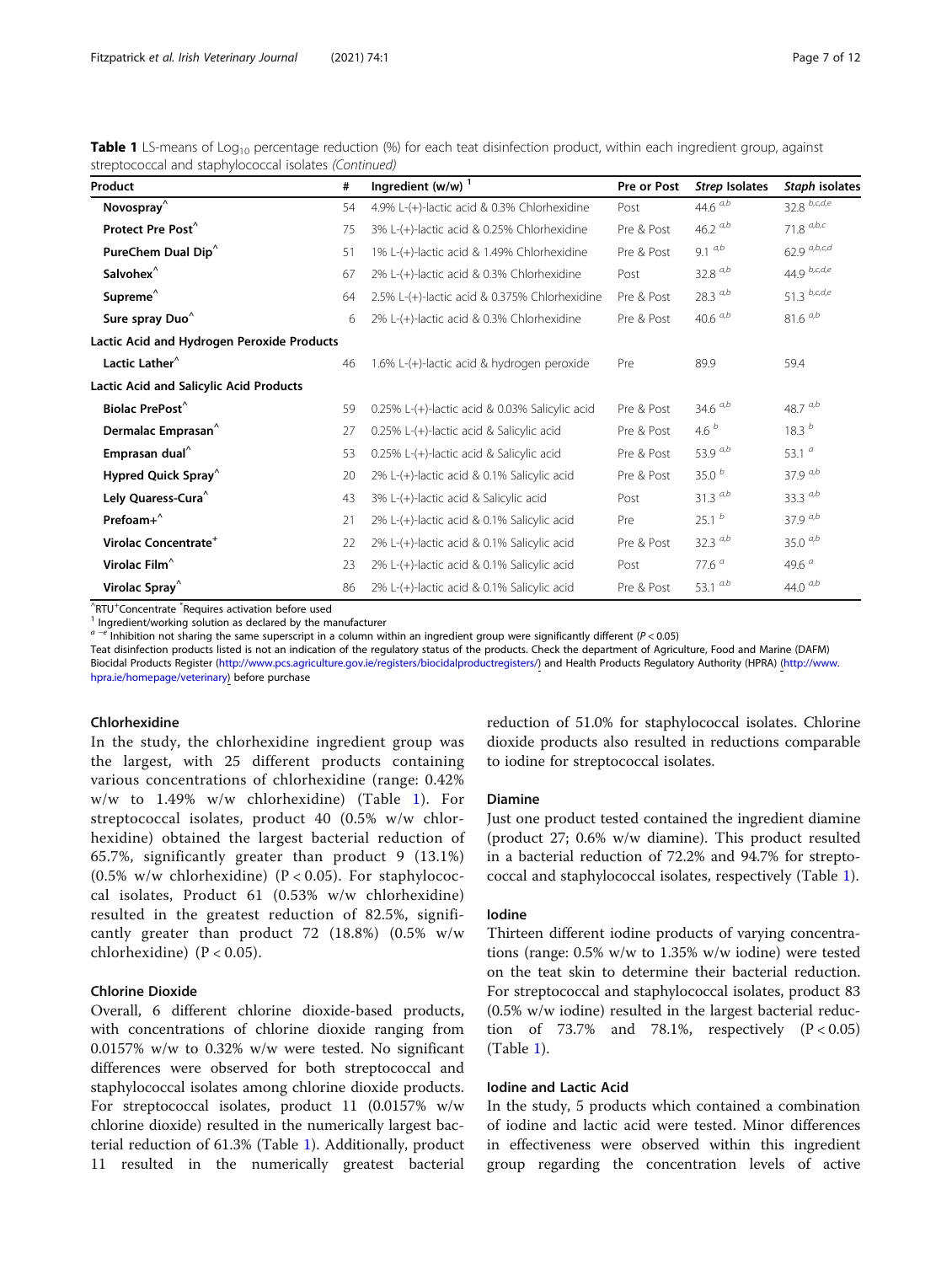<span id="page-7-0"></span>

ingredients within products. These products ranged from concentrations of 0.15% w/w iodine combined with 0.8% w/w lactic acid to 0.5% w/w iodine combined with 1% w/w lactic acid. Product 62 (0.5% w/w iodine combined with 1% w/w lactic acid) resulted in the largest bacterial reduction of 71.0% in comparison to product 57 (12.0%) (0.15% w/w iodine combined with 1% w/w lactic acid) for streptococcal isolates  $(P < 0.05)$ . Similar to streptococcal isolates, product 62 resulted in the largest bacterial reduction of 75.3% for staphylococcal isolates, which was significantly different to product 30 (29.6%) (0.5% w/w iodine combined with 0.5% w/w lactic acid) ( $P < 0.05$ ). For staphylococcal isolates, the ingredient group, iodine and lactic acid, resulted in bacterial reductions comparable to iodine.

## Lactic Acid

Fifteen products tested contained lactic acid as the main active ingredient. These products ranged from concentrations of 1.76% w/w to 8% w/w lactic acid. No significant differences were observed between lactic acid products for staphylococcal isolates. For streptococcal isolates, product 96 (5% w/w lactic acid) resulted in the numerically largest bacterial reduction of 70.1%.

## Lactic Acid and Chlorhexidine

The second largest ingredient group consisted of 21 products which contained a combination of lactic acid and chlorhexidine. These products ranged in concentrations of 1% w/w lactic acid combined with 0.03% w/w chlorhexidine to 5% w/w lactic acid combined with 1.49% w/w chlorhexidine. Among the lactic acid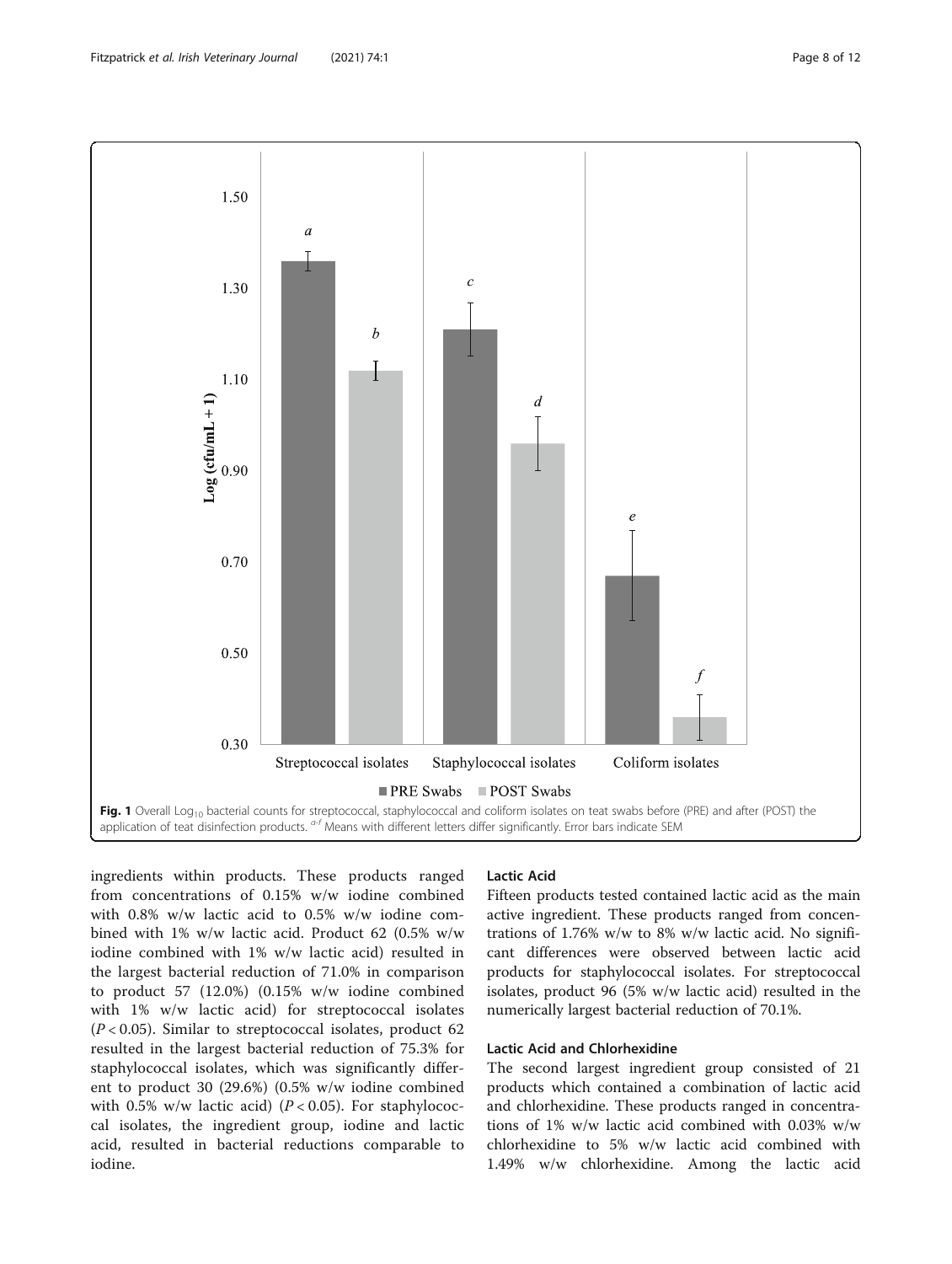<span id="page-8-0"></span>

combined with chlorhexidine products tested, product 49 (lactic acid combined with 0.6% w/w chlorhexidine) resulted in the largest bacterial reduction of 54.1% against streptococcal isolates, which was significantly greater than product 39 (0.4%) (2% w/w lactic acid combined with  $0.3\%$  w/w chlorhexidine) (P < 0.05). Product 47 (2% lactic acid combined with 0.6% w/w chlorhexidine) obtained the largest bacterial reduction of 100% against staphylococcal isolates.

## Lactic Acid and Hydrogen Peroxide

One teat disinfection product within the 96 products tested contained a combination of lactic acid and hydrogen peroxide. Product 46 (1.6% w/w lactic acid combined with hydrogen peroxide) was found to result in bacterial reductions of 89.9% and 59.4% for streptococcal and staphylococcal isolates, respectively.

## Lactic Acid and Salicylic Acid

A total of 10 products containing a combination of lactic acid and salicylic acid were tested. These products ranged from concentrations of 0.5% w/w lactic acid combined with 0.03% w/w salicylic acid. For streptococcal isolates, product 23 (2% w/w lactic acid combined with 0.1% w/w salicylic acid) resulted in the numerically largest bacterial reduction of 77.6%. For staphylococcal isolates, product 53 (0.25% w/w lactic acid combined with salicylic acid) resulted in the largest bacterial

reduction of 53.1%, which was significantly different to product 27 (18.3%) (0.25% w/w lactic acid combined with salicylic acid)  $(P < 0.05)$ .

## Discussion

In the current study, streptococcal isolate numbers on teat skin were higher than those observed for staphylococcal isolates. This may be due to the fact that cows were housed indoors during the study. Bedding material can often serve as a point of exposure to environmental organisms, as bedding materials may contain different distributions of microorganisms [[32\]](#page-11-0). Despite the fact that Staphylococcus aureus has been identified as the most common subclinical mastitis related pathogen on dairy farms in Ireland [[33\]](#page-11-0), a study by Keane et al. [\[5](#page-10-0)] found a higher frequency of Strep uberis isolated in clinical milk samples collected from 30 dairy herds in Ireland compared to Staph. aureus.

The day by day variation in naturally present bacterial levels observed on the teat skin would be expected as environmental factors can affect the level of naturally occurring bacterial contamination of the teat skin surface [[34](#page-11-0), [35\]](#page-11-0). This may be a limitation of the teat swabbing method as results may vary due to the natural fluctuations in bacterial levels present on the teat skin.

Previous studies have tested pre-milking teat disinfectant products on the teat skin surface by allowing a contact time of 15 s  $[26]$  $[26]$  or 30 s  $[25]$  $[25]$ . A study by Lopez-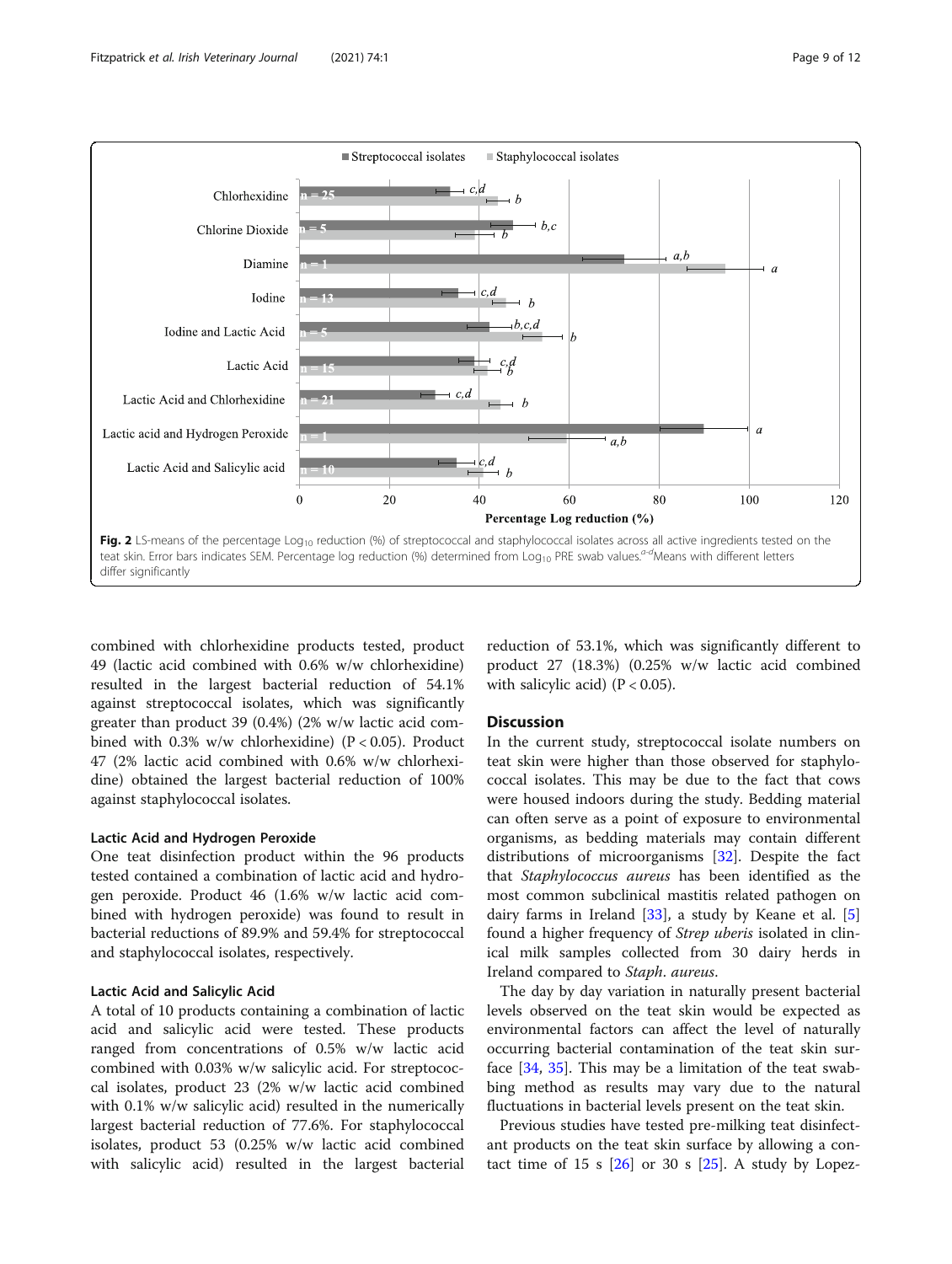Benavides et al. [[19\]](#page-11-0), used contact times of 15 s, 30 s and two minutes in a modified version of the BS EN 1656 method found that teat disinfectant products (hydrogen peroxide and chlorine dioxide; recommended for pre- and post-milking disinfection) achieved the required log reduction of greater than 5 against a range of mastitis-causing bacteria within 15 s and 30 s. In the current study, a contact time of one minute was chosen to test both pre- and post-milking teat disinfectant products.

Concentrations of specific ingredients did not always result in the highest level of bacterial reduction as would be expected. While commercially available teat disinfectant products may appear to use similar and/or different concentrations of active ingredients, the levels and strengths of additional ingredients such as emollients may influence the effectiveness of a teat disinfection ingredient [\[36\]](#page-11-0), while improving teat condition [[37\]](#page-11-0). Limited information concerning emollient levels in products was available; therefore, the impact of those ingredients on teat condition could not be evaluated.

Iodine has been proven to be an effective teat disinfectant against staphylococcal species in both laboratory and field studies [\[23,](#page-11-0) [28](#page-11-0), [29](#page-11-0)]. A wide range of new product types and combination of ingredients are now available for teat disinfection. In a previous study, iodine combined with lactic acid and a lactic acid (2.4%) only product achieved a 73% and 79% reduction of naturally present staphylococcal isolates, respectively, on the teat skin, as compared to 76% obtained by an iodine only product [[27](#page-11-0)]. In the current study, the ingredient group iodine combined with lactic acid and lactic acid only achieved reductions which were comparable to the ingredient group, iodine.

Furthermore, iodine has been very effective against streptococcal species in previous studies. A study evaluating the application of iodine to the teat skin found that streptococci species were reduced by 89.77% and no statistical difference was observed in effectiveness between different concentrations [\[40](#page-11-0)]. Results of the current study agree with Enger et al. [[28\]](#page-11-0) who observed log reductions of 86.4% and 96.2% for Str. uberis and Str. dysgalactiae, respectively, when a 0.5% iodophor teat disinfectant product was applied in an excised teat test method. Products containing various levels of lactic acid have been shown to be comparable to iodine against streptococcal isolates in the current study. Previous studies have demonstrated lactic acid to be effective against streptococcal bacteria. A foaming solution containing lactic acid only significantly reduced Str. uberis on the teat skin with the same product having a reduction of 3.5 times on colonies on the teat skin [\[12\]](#page-10-0). Additionally, a 2% lactic acid combined with 0.1% salicylic acid product achieved a cfu/mL reduction of 63% against streptococcal isolates naturally present on the teat skin [[27\]](#page-11-0).

In the present study, a chlorhexidine only teat disinfectant product achieved one of the highest log reductions (82.5%) against staphylococcal isolates on the teat skin. Teat disinfectant products containing chlorhexidine have been previously demonstrated to be effective at reducing staphylococcal counts on teat skin [\[27](#page-11-0), [39](#page-11-0)]. A chlorhexidine product was shown to be 4.46 times more likely to reduce the staphylococcal counts on teat skin in comparison to wash and drying [\[40\]](#page-11-0). In a previous study, a 0.5% chlorhexidine resulted in a reduction of 93%, with a product containing 2% lactic acid combined with 0.3% chlorhexidine resulting in a reduction of 71% respectively against naturally present staphylococcal isolates on the teat skin [\[27](#page-11-0)].

Within the study, two ingredient groups only included one product each. These ingredient groups were diamine and lactic acid combined with hydrogen peroxide. Authors recognise that this may not allow for an accurate comparison of these ingredient groups against the other seven ingredient groups. However, these individual products resulted in some of the highest bacterial reductions for each bacterial isolate group. Diamine was found to be the most effective against staphylococcal isolates. Furthermore, this product was previously tested using the disc diffusion method and resulted in some of the lowest zones of inhibition against *Staph. aureus* (ATCC<sup>®</sup> 6538<sup>™</sup>) (Unpublished work, 2020). This ingredient has been known to be stable at a wide range of pH and effective in the presence of heavy organic soiling [\[41\]](#page-11-0) which may explain why the ingredient was less affected by the organic matter present on teat skin in comparison to other ingredients. Lactic acid combined with hydrogen peroxide was the most effective against streptococcal isolates with a percentage log reduction of 89.9%. A previous study by Enger et al. [\[28](#page-11-0)] which used the excised teat method to determine the effect of a 1% hydrogen peroxide  $(H_2O_2)$  against two streptococcus strains (Str. dysgalactiae and Str. uberis) found that this product achieved a high kill effect within 15 s of contact time compared with iodophor products tested. This was also demonstrated by Lopez-Benavides et al. [\[19\]](#page-11-0) who found that two products, which both contained 0.5% hydrogen peroxide, achieved a > 5 log reduction in a modified BS EN 1656 method. However, at present, hydrogen peroxide has been mainly used in the dairy industry for the cleaning of milking machines and bulk milk tanks. Due to the ingredients history, the prolonged use and concentration of this ingredient within teat disinfectant may have a negative impact on teat skin condition; therefore, the inclusion of the ingredient in a teat disinfectant product must be thoroughly tested to determine its effect on teat skin condition.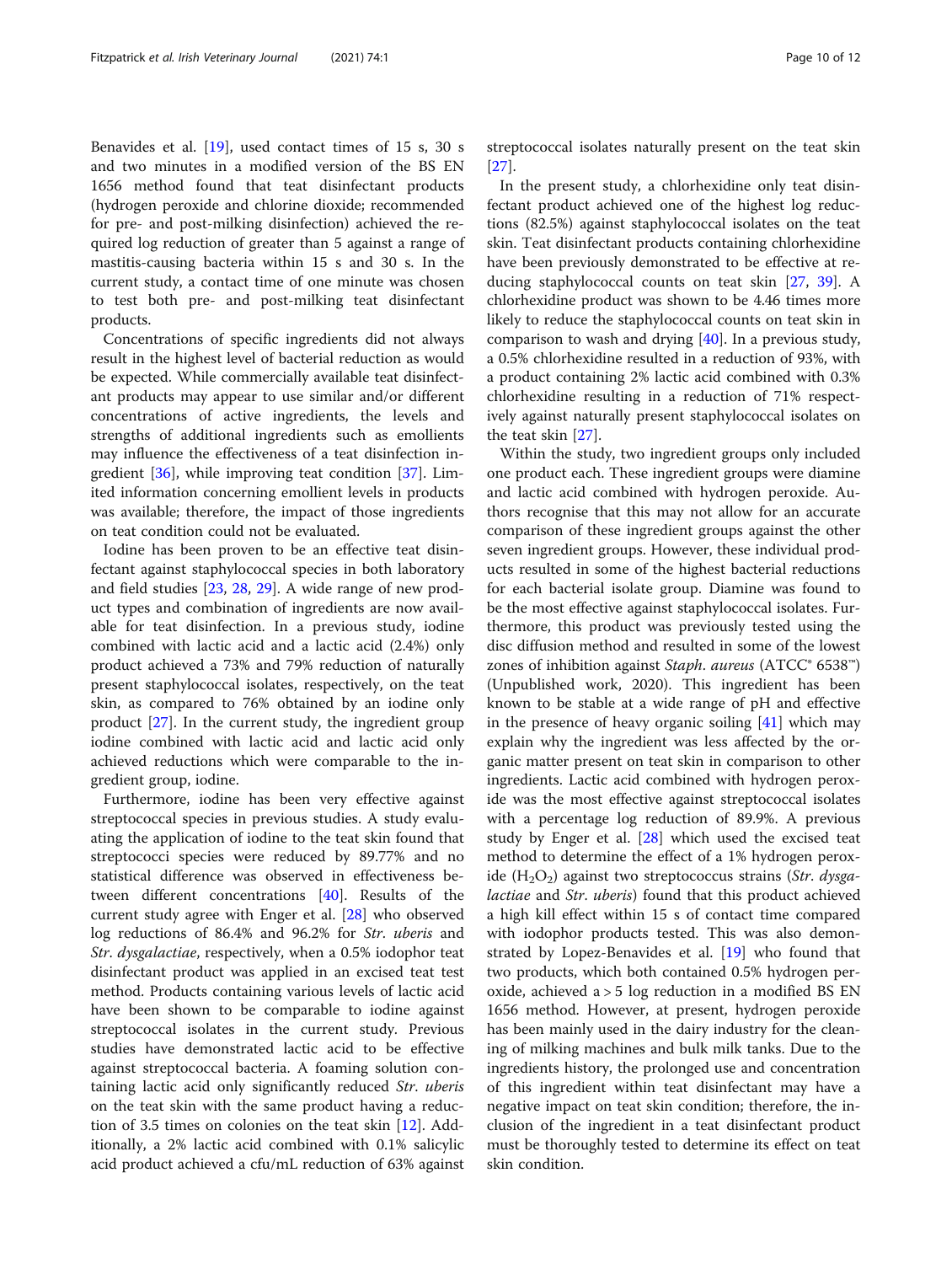<span id="page-10-0"></span>The results showed that the ingredient groups; chlorine dioxide, iodine combined with lactic acid and lactic acid only, achieved high bacterial reductions for streptococcal isolates. Whereas, the ingredient groups iodine combined with lactic acid, iodine only and lactic acid combined with chlorhexidine resulted in large bacterial reductions against staphylococcal isolates. However, the individual products containing a combination of lactic acid hydrogen peroxide and lactic acid combined with salicylic acid resulted in the largest bacterial reductions for streptococcal isolates, with products containing a combination of lactic acid and 0.6% w/w chlorhexidine and diamine resulting in the largest bacterial reductions for staphylococcal isolates.

Teat skin condition was not evaluated in this study as products were not applied for a sufficient period of time to have allowed a correct assessment of each individual teat disinfectant products effect on teat skin condition. However, teat skin condition is important and can be regarded as a vital aspect of teat disinfection [[38\]](#page-11-0), thus further research must be performed for each individual product used in the study to determine their impact.

## Conclusions

To our knowledge, this is the first reported study to perform an independent analysis of the effectiveness of various teat disinfectant products which are commercially available in Ireland against bacterial isolates naturally present on teat skin in an Irish dairy herd. No statistical difference was observed between the iodine, chlorhexidine or lactic acid groups for both staphylococcal and streptococcal isolates. When products were observed individually, two products (product 46 and product 26) were amongst the most effective for both streptococcal and staphylococcal isolates. This study suggests that some teat disinfectant products achieve a higher reduction in bacterial levels against different specific bacterial groups on teat skin than other teat disinfectant products. Therefore, when choosing a teat disinfectant product, the bacteria in the dairy herds' environment should be considered. No relationship was observed between a higher concentration of active ingredient and increased effectiveness. Further studies must be performed to evaluate products efficacy against new IMIs and any possible effects on teat skin condition.

#### Abbreviations

Conc.: Concentrate; DAFM: Department of Agriculture, Food and Marine; EN: European standard; HPRA: Health Products Regulatory Authority; IMI: Intramammary infection; LF: Left front; LH: Left hind; RF: Right front; RH: Right hind; PBS: Phosphate-buffered saline; PRE: Swab sample collected before teat disinfection; POST: Swab sample collected after teat disinfection; RTU: Ready-to-use; SEM: Standard error mean; TSB: Tryptic soy broth

#### Acknowledgements

The authors wish to acknowledge John Paul Murphy for technical supervision and the farm staff at Teagasc Moorepark Dairy Unit, Cork, Ireland.

#### Authors' contributions

SRF and DG designed and supervised the study. SRF and DG carried out swab sample collection. SRF undertook all of the sample analysis under the supervision of JF. SRF wrote the manuscript. DG, MG, JF and BOB contributed to the design, writing and editing of this manuscript. All authors read and approved the final manuscript.

#### Funding

Authors acknowledge financial funding from Teagasc (project 0006). Sarah Fitzpatrick is in receipt of a Teagasc Walsh Scholarship (Ref:2016054).

#### Availability of data and materials

The datasets used and/or analysed during the current study are available from the corresponding author on reasonable request.

#### Ethics approval

This study was approved by the Teagasc Animal Ethics Committee (ref. TAEC168-2017).

#### Consent for publication

Not applicable.

#### Competing interests

The authors of this study have no competing interests.

#### Author details

<sup>1</sup>Teagasc, Animal & Grassland Research and Innovation Centre, Moorepark Fermoy, County Cork, Ireland. <sup>2</sup>Department of Life Science, Institute of Technology Sligo, County Sligo, Ireland.

#### Received: 5 May 2020 Accepted: 25 November 2020 Published online: 02 January 2021

### References

- 1. Geary U, Lopez-Villalobos N, O' Brien B, Garrick DJ, Shalloo L. Examining the Impact of Mastitis on the Profitability of the Irish Dairy Industry. Irish J Agr Food Res. 2013;52:135–49.
- 2. CostCheck. Costcheck Economic Calculator 2012. Available from: [http://](http://animalhealthireland.ie/?page_id=65) [animalhealthireland.ie/?page\\_id=65](http://animalhealthireland.ie/?page_id=65).
- 3. Bradley AJ. Bovine Mastitis: An Evolving Disease. Vet J. 2002;164:116–28.
- Zadoks R, Fitzpatrick J. Changing Trends in Mastitis Irish Vet J. 2009;62:59.
- 5. Keane OM, Budd KE, Flynn J, McCoy F. Pathogen Profile of Clinical Mastitis in Irish Milk-Recording Herds Reveals a Complex Aetiology. Vet Rec. 2013; 173:17.
- 6. Pankey JW. Pre-Milking Udder Hygiene. J Dairy Sci. 1989;72:1308–12.
- 7. Vijaya Kumar A, Venkateswara Rao L, Kishan Kumar M, Srinu B, Madhava Rao T. Efficacy of Udder Disinfectants on Reduction of Bacterial Load and Certain Pathogens of Public Health Significance. J Microbiol Biotechn Res. 2012;2:147–51.
- 8. Breen J. The Importance of Teat Disinfection in Mastitis Control. Livestock. 2019;24:122–8.
- 9. Doyle CJ, Gleeson D, Toole PW, Cotter PD. High-Throughput Sequencing Highlights the Significant Influence of Seasonal Housing and Teat Preparation on the Raw Milk Microbiota. Applied Environ Microbiol. 2016; 2694–16.
- 10. Ruegg PL. A 100-Year Review: Mastitis Detection, Management, and Prevention. J Dairy Sci. 2017;100:10381–97.
- 11. Oliver SP, Lewis MJ, Ingle TL, Gillespie BE, Matthews KR, Dowlen HH. Premilking Teat Disinfection for the Prevention of Environmental Pathogen Intramammary Infections. J Food Prot. 1993;56:852–5.
- 12. Mišeikienė R, Rudejevienė J, Gerulis G. Effect of Pre-Milking Antiseptic Treatment on the Bacterial Contamination of Cow Teats' Skin. Bulg J Vet Med. 2015;18:159–66.
- 13. Hutchison ML, Thomas DJI, Moore A, Jackson DR, Ohnstad I. An Evaluation of Raw Milk Microorganisms as Markers of on-Farm Hygiene Practices Related to Milking. J Food Prot. 2005;68:764–72.
- 14. Williamson JH, Lacy-Hulbert SJ. Effect of Disinfecting Teats Post-Milking or Pre- and Post-Milking on Intramammary Infection and Somatic Cell Count. New Zeal Vet J. 2013;61:262–8.
- 15. Barkema HW, Green MJ, Bradley AJ, Zadoks RN. Invited Review: The Role of Contagious Disease in Udder Health. J Dairy Sci. 2009;92:4717–29.